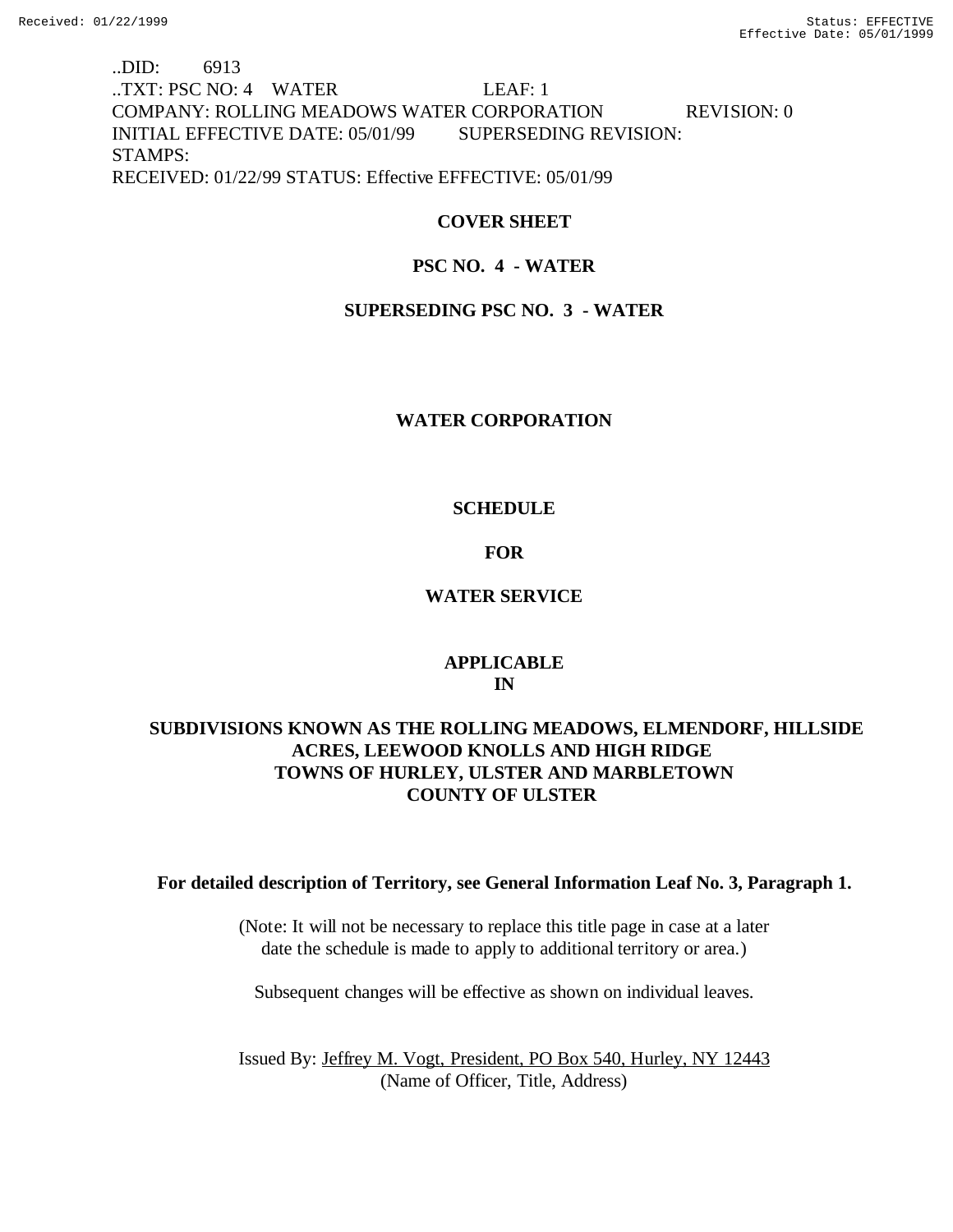..DID: 6920 ..TXT: PSC NO: 4 WATER LEAF: 2 COMPANY: ROLLING MEADOWS WATER CORPORATION REVISION: 0 INITIAL EFFECTIVE DATE: 05/01/99 SUPERSEDING REVISION: STAMPS: RECEIVED: 01/22/99 STATUS: Effective EFFECTIVE: 05/01/99

#### **TABLE OF CONTENTS**

|          | <b>GENERAL INFORMATION</b>                                     | <b>LEAF NO.</b> |
|----------|----------------------------------------------------------------|-----------------|
| 1.<br>2. | Territory<br>Application for Water Service                     | 3<br>3          |
| 3.       | Deposits - Security                                            | 3               |
| 4.       | Deposits - Interest                                            | $\overline{4}$  |
| 5.       | Deposits - Return                                              | 4               |
| 6.       | Deposits - Other                                               | 4               |
| 7.       | <b>General Rules</b>                                           | $5 - 6$         |
| 8.       | Metered Service                                                | $6 - 7$         |
| 9.       | <b>Unmetered Service</b>                                       | 7               |
|          | 10. Extension of Mains                                         | $\tau$          |
|          | 11. Discontinuance of Service - Non-payment                    | $7 - 8$         |
|          | 12. Discontinuance of Service - Other                          | $8 - 9$         |
|          | 13. Discontinuance of Residential Service - Special Procedures | 9               |
|          | 14. Deferred Payment Agreements                                | 9               |
|          | 15. Complaint Handling Procedures                              | 10              |
|          | 16. Restoration of Service                                     | $10 - 11$       |
|          | 17. Interest on Customer Overpayments                          | 11              |
|          | 18. Regulation                                                 | 11              |
|          | <b>RATES</b><br>Service Classification No. 1                   | 12              |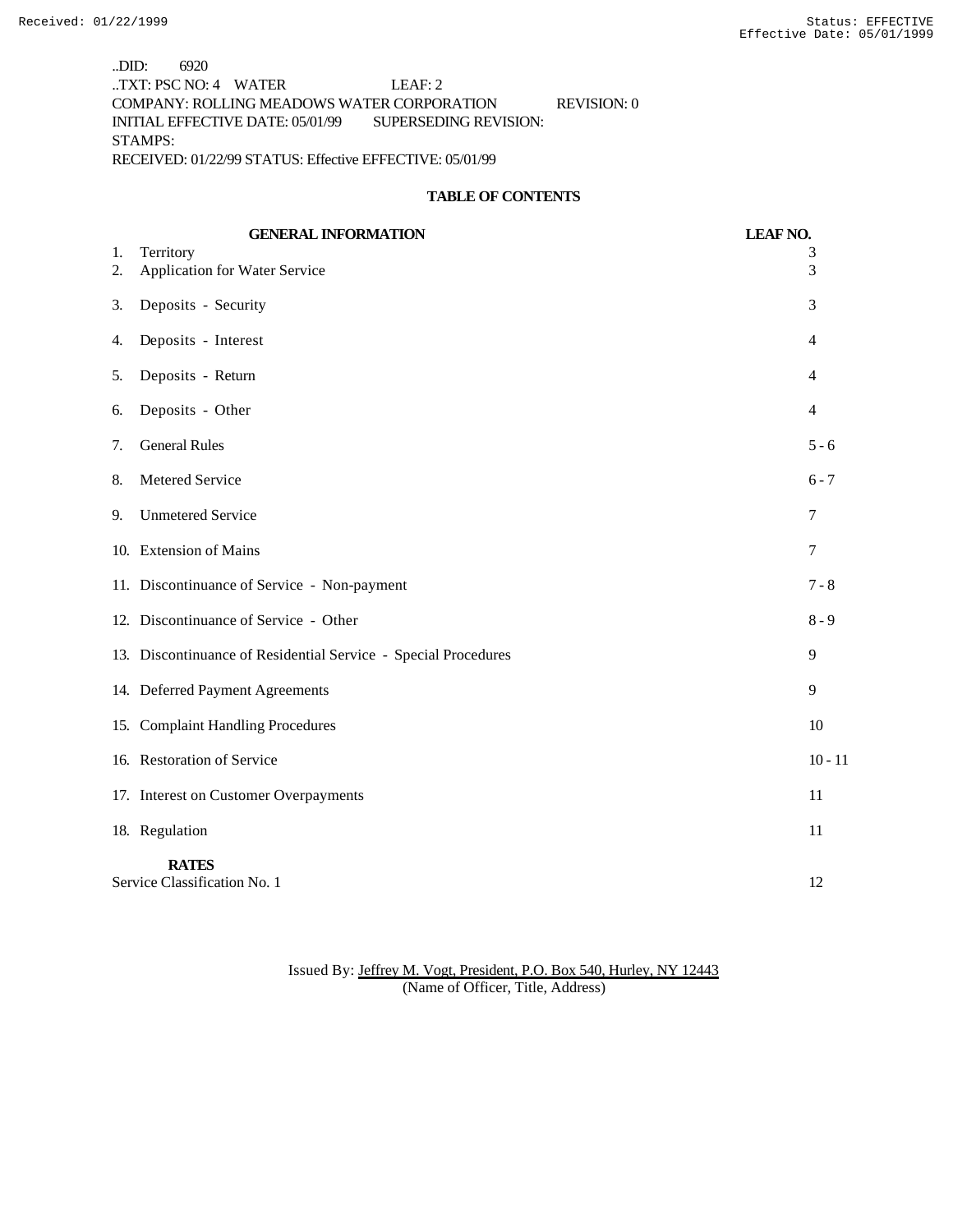..DID: 6921 ..TXT: PSC NO: 4 WATER LEAF: 3 COMPANY: ROLLING MEADOWS WATER CORPORATION REVISION: 0 INITIAL EFFECTIVE DATE: 05/01/99 SUPERSEDING REVISION: STAMPS: RECEIVED: 01/22/99 STATUS: Effective EFFECTIVE: 05/01/99

#### **GENERAL INFORMATION**

1. Territory (County, Town, Development, Streets, etc.)

**SUBDIVISIONS KNOWN AS THE ROLLING MEADOWS, ELMENDORF, HILLSIDE ACRES, LEEWOOD KNOLLS AND HIGH RIDGE TOWNS OF HURLEY, ULSTER AND MARBLETOWN COUNTY OF ULSTER**

- 2. Application for Water Service
	- A. Written application for service may be required.
	- B. A separate application may be required for each premises.
	- C. Premises may be subject to inspection by the company.
	- D.Applications need not be accepted from customers with charges due on any water accounts with the company. The company must accept an application if the customer enters into a deferred payment agreement.

E.Service pipe installations are subject to comp any approval.

#### 3. Deposits - Security

- A.As a condition of receiving service, the company may require a deposit from customers that are delinquent (having a bill remaining unpaid 23 days from the date mailed), seasonal, short term or temporary or who have had service terminated for non-payment during the preceding 6 months. In addition, a deposit may also be required from a nonresidential customer whose credit has not been established with the company. A delinquent customer shall be provided with a written notice 20 days before the deposit is assessed which states that failure to make timely payments will permit the company to require a deposit from such customer.
- B.Deposits from applicants and customers may not exceed two times the estimated average monthly bill for a calendar year, except in the case of customers whose usage varies widely where deposits may not exceed twice the average monthly bill for the peak season.
- C.The company shall perform an annual review of the billing history of every customer who has a deposit with the company to assure that a deposit is still required under (3A) above and that the amount of the deposit conforms with (3B) above. The company reserves the right to review the deposit at any time. If a review shows that the deposit held falls short of the amount the company may require by 25 percent or more, the company may require the payment of an additional amount. If a review shows that the deposit held exceeds the amount required by 25 percent or more, the company shall refund the excess to the customer. The customer may request a downward revision of the deposit. Issued By: Jeffrey M. Vogt, President, PO Box 540, Hurley, NY 12443

(Name of Officer, Title, Address)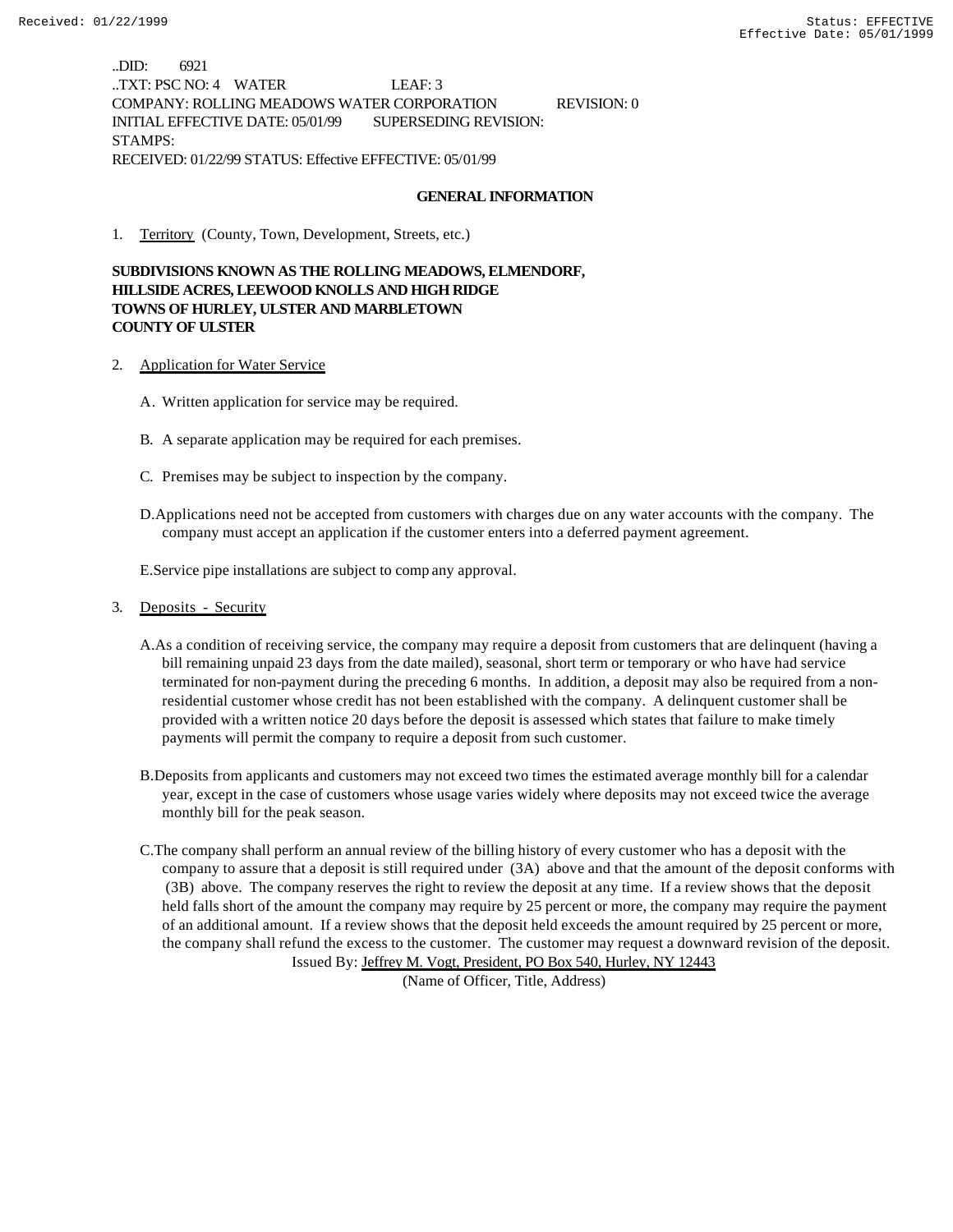..DID: 6922 ..TXT: PSC NO: 4 WATER LEAF: 4 COMPANY: ROLLING MEADOWS WATER CORPORATION REVISION: 0 INITIAL EFFECTIVE DATE: 05/01/99 SUPERSEDING REVISION: STAMPS: RECEIVED: 01/22/99 STATUS: Effective EFFECTIVE: 05/01/99

#### **GENERAL INFORMATION**

#### 4. Deposits - Interest

Every deposit shall earn simple interest at the rate per annum prescribed by the Public Service Commission. The interest must be paid to customers when the deposit is returned. If the deposit has been held for 12 consecutive months or more, the interest must be credited to the customer no later than the first bill rendered after the next succeeding first day of October and at the end of each succeeding 12 month period.

#### 5. Deposits - Return

- A.The company shall return to a customer a deposit or portion of a deposit and all interest thereon no more than 30 days after:
	- (1) the day the account is closed and all bills are paid; or
	- (2)the date of the first bill for service rendered after a 12 month period during which time the customer was not delinquent, provided there is no other basis for the company to request a deposit; or
	- (3)a review of the deposit shows that a reduction of the deposit is warranted.
- B.A deposit or portion of a deposit plus interest thereon that is subject to return may be credited to the customer's account in the amount of any outstanding charges. If any balance remains, a refund check shall be issued.
- 6. Deposits Other
	- A.In the event that the applicant desires service for a trailer or other non-permanent structure, he shall deposit with the company all costs of the connection of such service. Said deposit shall bear simple interest as required above and shall be refunded at the end of 10 years, or sooner in the event that a permanent structure for such service connection is completed.
	- B.The company may also require deposits from customers to guarantee future payments as set forth in lawn sprinkler, main extension, or other forms of contracts which are in a form approved by the Public Service Commission. The interest rates for these deposits will be the same as the interest rates for security deposits and such interest will be credited to the customer as prescribed by Commission rules.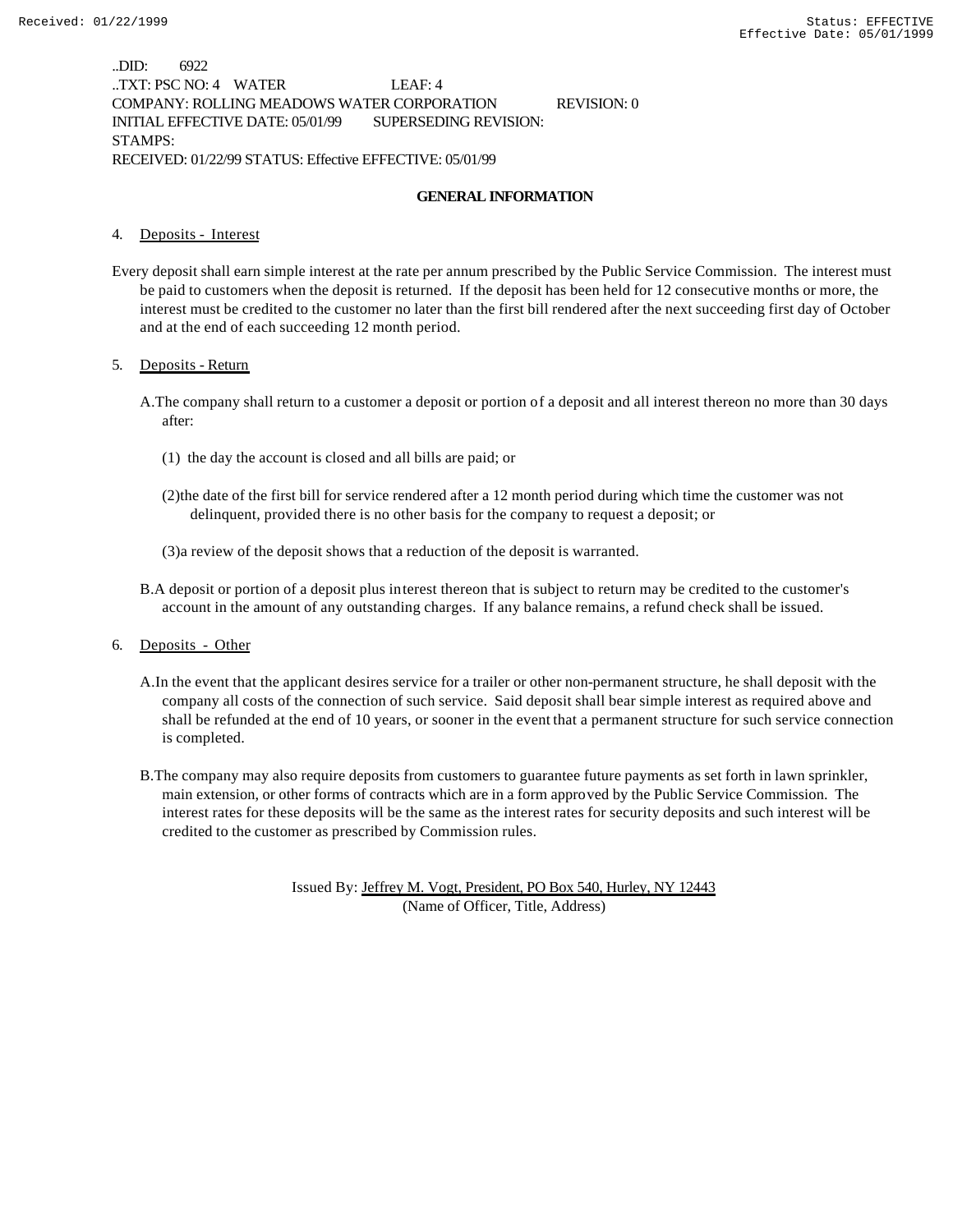..DID: 6923 ..TXT: PSC NO: 4 WATER LEAF: 5 COMPANY: ROLLING MEADOWS WATER CORPORATION REVISION: 0 INITIAL EFFECTIVE DATE: 05/01/99 SUPERSEDING REVISION: STAMPS: RECEIVED: 01/22/99 STATUS: Effective EFFECTIVE: 05/01/99

#### **GENERAL INFORMATION**

#### 7. General Rules

- A.Customers must provide 10 days' written notice prior to the date on which termination of service is requested or prior to a change of occupancy, until which date the customer will be responsible for payment of service.
	- B.Fire hydrants shall not be used without the written permission of the company or unless in conformance with filed fire protection tariff provisions.
	- C.The company will not be liable for damage resulting from the presence of its facilities, supply, or use of water service, except damage resulting from gross negligence of the company.
	- D.The company may shut off water in its mains to make repairs and extensions. Where possible, proper advance notice will be made to customers affected.
	- E.The use of water for sprinkling, swimming pools, or other less essential uses may be restricted or prohibited where such use may unreasonably reduce the adequacy of service for other domestic purposes.
	- F.There must be a separate service for each premises.

G.Installation of service pipes and mains will not normally be made when the ground is frozen.

H.The customer is responsible for service pipes and plumbing within the property line. Any plumbing work done on the customer's service pipe is subject to approval by the company. No underground work shall be covered up until it has been inspected and approved by the company.

I.All leaks on customer premises or the customer portion of the service pipe must be repaired as soon as possible.

- J.All mains, services (up to the property line) and other water system facilities will be maintained and replaced by the company.
- K.The company will supply water in the distribution system at pressures between 20 and 100 pounds per square inch (psi) and will strive, where practicable, to maintain a normal working pressure of 60 psi with a minimum of 35 psi. If the company makes changes to its system which cause the pressure to increase to over 100 psi to existing customers, the company will be responsible for the first installation of the necessary equipment in the customer's premises. From that point on the equipment will be considered part of the customer's internal plumbing and the customer will be responsible for its maintenance or replacement. If a water pressure reducing valve, in the customer's or applicant's opinion, is necessary or desired to safeguard the plumbing, it is the customer's or applicant's responsibility to purchase, install and maintain this equipment. Where a pressure reducing valve is used it is also advisable to install a suitable pressure relief valve. All installations will comply with the local building codes and standards and are considered a part of the customer's internal plumbing.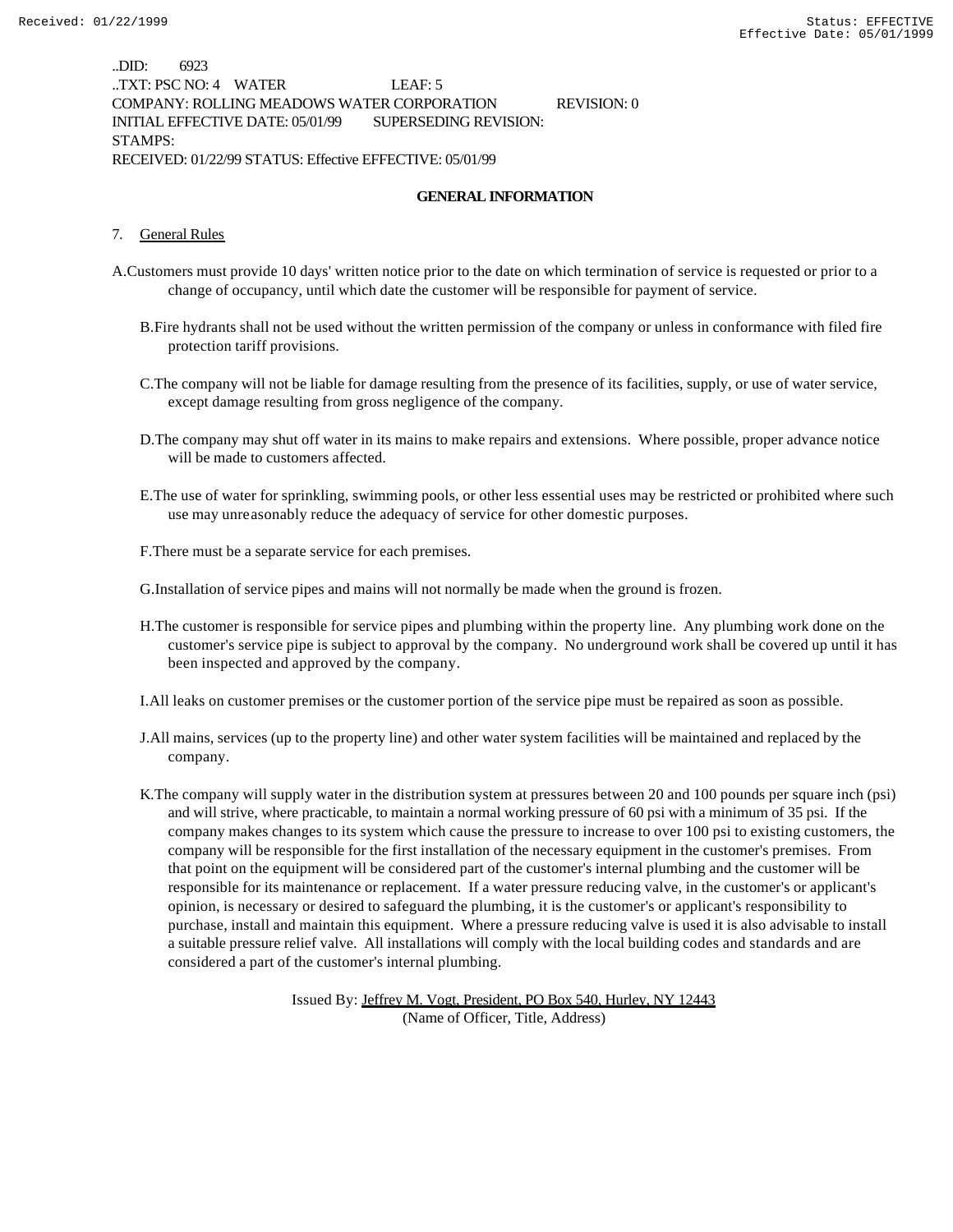..DID: 6924 ..TXT: PSC NO: 4 WATER LEAF: 6 COMPANY: ROLLING MEADOWS WATER CORPORATION REVISION: 0 INITIAL EFFECTIVE DATE: 05/01/99 SUPERSEDING REVISION: STAMPS: RECEIVED: 01/22/99 STATUS: Effective EFFECTIVE: 05/01/99

#### **GENERAL INFORMATION**

- L.Where an applicant is seeking service at an elevation or gradient which could not otherwise be adequately serviced by existing plant, the company will require that the applicant bear the additional cost of providing such extraordinary service, or in the alternative, require the applicant to purchase, install and maintain the necessary special equipment, such as a hydro-pneumatic system, needed to serve the premises. The installation of a hydro-pneumatic system as part of the customer's internal plumbing may be subject to approval of the Health Department and should comply with local building codes and standards.
- M.Cross connections to water sources other than the company's or with other facilities are strictly prohibited. Customers must, at their expense, install and maintain such backflow prevention devices as may be required by the company in accordance with good water works practice or applicable laws or regulations.
- N.Customers must permit company representatives to enter their premises on reasonable request for purposes relating to the operation and maintenance of the company's system, including inspection of the customer's and the company's facilities, installation, reading, testing, replacement and removal of meters, and terminating and restoring service.
- O.No person shall maliciously, willfully or negligently break, damage, destroy, uncover, deface, block access to or tamper with any pipe, valve, meter, structure, appurtenance or equipment which is a part of the water works system.
- 8. Metered Service (if applicable and provided for in Service Class No. 1 and No. )

A.A meter of a type approved by the Commission is required for each premises.

- B.The company will furnish, install, and maintain the meter. Unless the meter register is set at zero, the company shall attach a tag with the date and meter dial reading at the time of installation.
- C.The customer will provide a location for the meter acceptable to the company and will be responsible for the cost of repairing damage resulting from human interference, frost, backflow of hot water, or other such causes.
- D.Where the company agrees it is necessary to set a meter outside the building, it shall be installed at the expense of the customer in a pit acceptable to the company which is both water-tight and frostproof. The cover of the pit shall be fastened with a convenient locking device. Where the distance from the property line to the front wall of the building is greater than 75 feet, the company may require that the meter be set in a pit at or near the property line. If the pit is to be installed on property not owned or controlled by the customer, written consent of the owner of the property shall be obtained prior to the installation.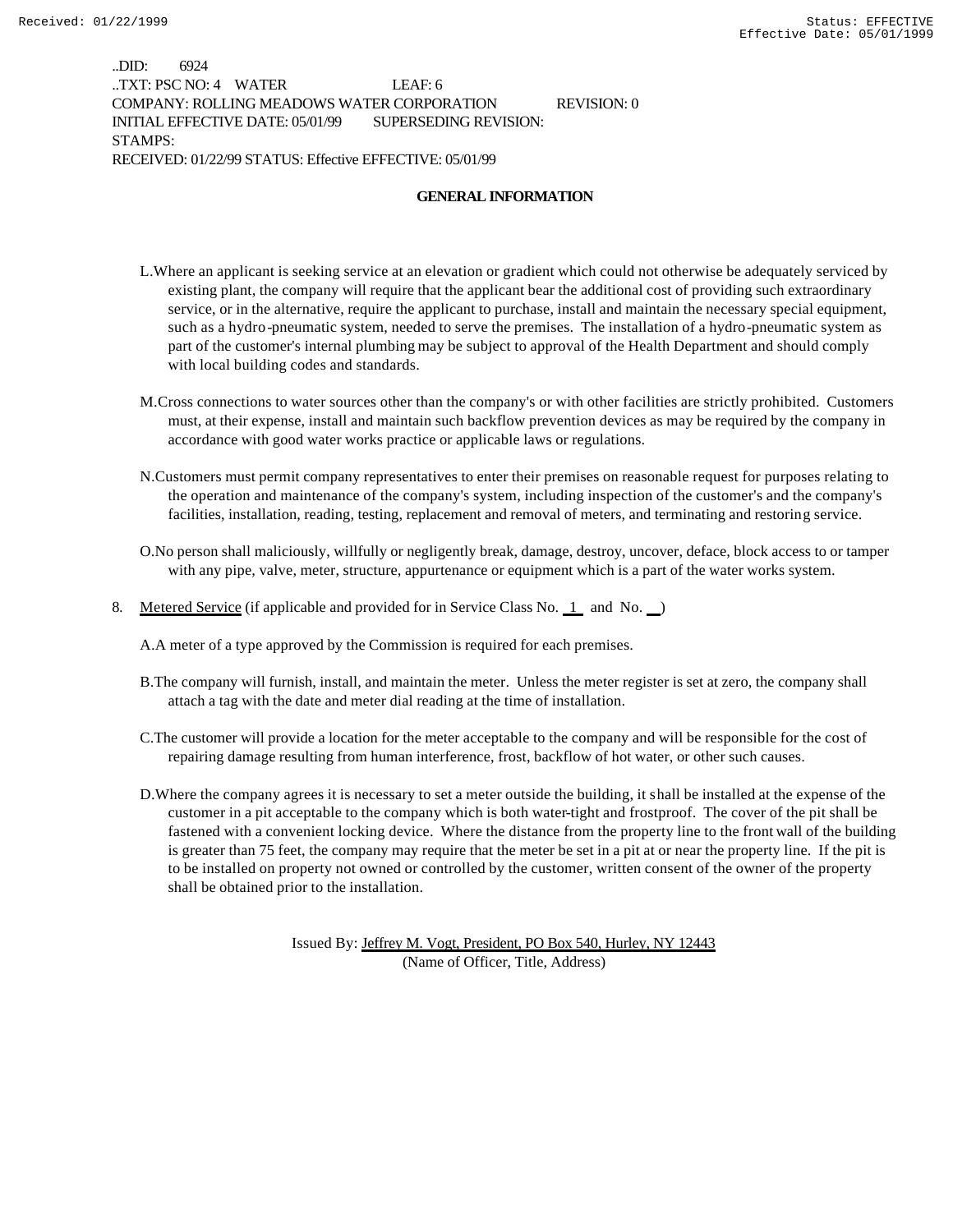..DID: 6914 ..TXT: PSC NO: 4 WATER LEAF: 7 COMPANY: ROLLING MEADOWS WATER CORPORATION REVISION: 0 INITIAL EFFECTIVE DATE: 05/01/99 SUPERSEDING REVISION: STAMPS: RECEIVED: 01/22/99 STATUS: Effective EFFECTIVE: 05/01/99

#### **GENERAL INFORMATION**

E.The company reserves the right to remove, test, and replace the meter.

- F.The company shall afford the customer an opportunity to verify the final reading of any water meter removed from the premises and obtain the customer's signature on a meter removal card which shows the date removed and the reading.
- G.Meters will be tested in conformance with rules of the Public Service Commission. In the case of a disputed account involving the accuracy of the meter, the company will have the meter tested upon the request of the customer. Should the customer request to have a second meter test within 1 year, the customer will be responsible for the actual cost incurred to have the meter tested including the cost to remove the meter, payable in advance to the company. This fee will be refunded if the meter's final weighted average is found to register in excess of 100 percent. Adjustments in bills for over-registration of the meter will be made in accordance with the current rules of the Public Service Commission.

H.Bills will show meter readings and the dates read.

I.Bills will be reasonably estimated where a meter has been inaccessible and will be so indicated on the bill.

J.Where a meter has ceased to register or its percentage of accuracy cannot be determined, an estimated bill for the current period may be rendered. For all other periods the bill shall be the minimum applicable charge.

9. Unmetered Service (if applicable and provided for in Service Class No. \_ or No. \_)

All applicable provisions of this tariff shall apply.

10. Extension of Mains

Mains will be extended in conformance with Commission Rules and Regulations found in 16 NYCRR, Part 501.

#### 11. Discontinuance of Service - Non-Payment

 Service may be discontinued under the following provisions: for non-payment of any amount due for water supplied, for failure to make any payment due under a deferred payment agreement or for meter repairs (see Section 8C), for failure to post a required deposit or for failure to pay any fee or charge accruing under the contract or tariff.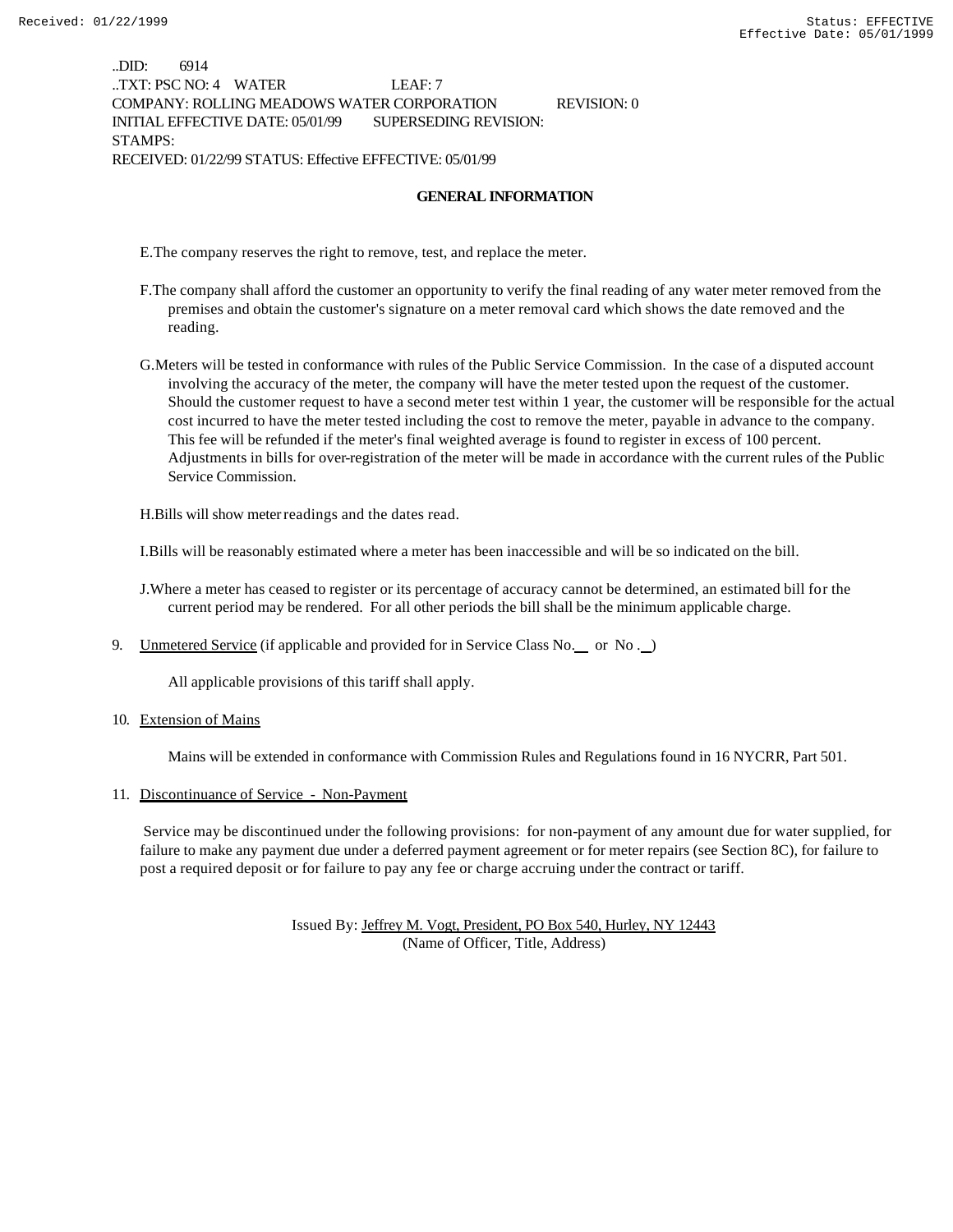..DID: 6915 ..TXT: PSC NO: 4 WATER LEAF: 8 COMPANY: ROLLING MEADOWS WATER CORPORATION REVISION: 0 INITIAL EFFECTIVE DATE: 05/01/99 SUPERSEDING REVISION: STAMPS: RECEIVED: 01/22/99 STATUS: Effective EFFECTIVE: 05/01/99

#### **GENERAL INFORMATION**

- A.A bill not paid within 23 days of mailing is considered delinquent, and the company may discontinue service after complying with 16 NYCRR, Part 533 which requires: (1) 15 days written notice if served personally, or (2) 15 days after a registered letter containing such notice has been signed or refused, or (3) 18 days after mailing written notice in a post-paid wrapper. Service will not be re-established until payment of all proper arrears, charges and deposits is made or a deferred payment agreement is entered into. Receipt of a subsequently dishonored negotiable instrument in response to a notice of discontinuance shall not constitute payment of the customer's account and the company shall not be required to issue additional notice prior to discontinuance. There will be a charge for processing all returned checks equal to the bank charge plus a handling fee of \$5.00 (not to exceed the maximum allowed by section 5-328 of General Obligations Law).
- B.The company will not discontinue service to residential premises for non-payment of bills on a Friday, Saturday, Sunday, public holiday (as defined in General Construction Law), or on a day on which the utility's main office is closed. Discontinuance can only take place from Monday to Thursday between the hours of 8 a.m. and 4 p.m.
- C.The company will not discontinue service for non-payment of bills to any person or entity receiving public assistance if the payment for such service is to be paid directly by the Department of Social Services or by the local Social Services representatives.
- 12. Discontinuance of Service Other
	- A.Service rendered under any application, contract or agreement may be discontinued by the company after reasonable notice for any of the following reasons:
		- (1)For willful or indifferent waste of water due to any cause or for non-authorized use of water.
		- (2)For failure to protect from damage the meter and connection, or for failure to protect and maintain the service pipe or fixtures on the property of the customer in a condition satisfactory to the company.
		- (3)For tampering with any meter, connections, service pipe, curb cock, seal or any other appliance of the company controlling or regulating the customer's water supply.
		- (4)For failure to provide the company's employees reasonable access to the premises supplied, or for obstructing the way of ingress to the meter or any other appliances controlling or regulating the customer's water supply.
		- (5)In case of vacancy of the premises.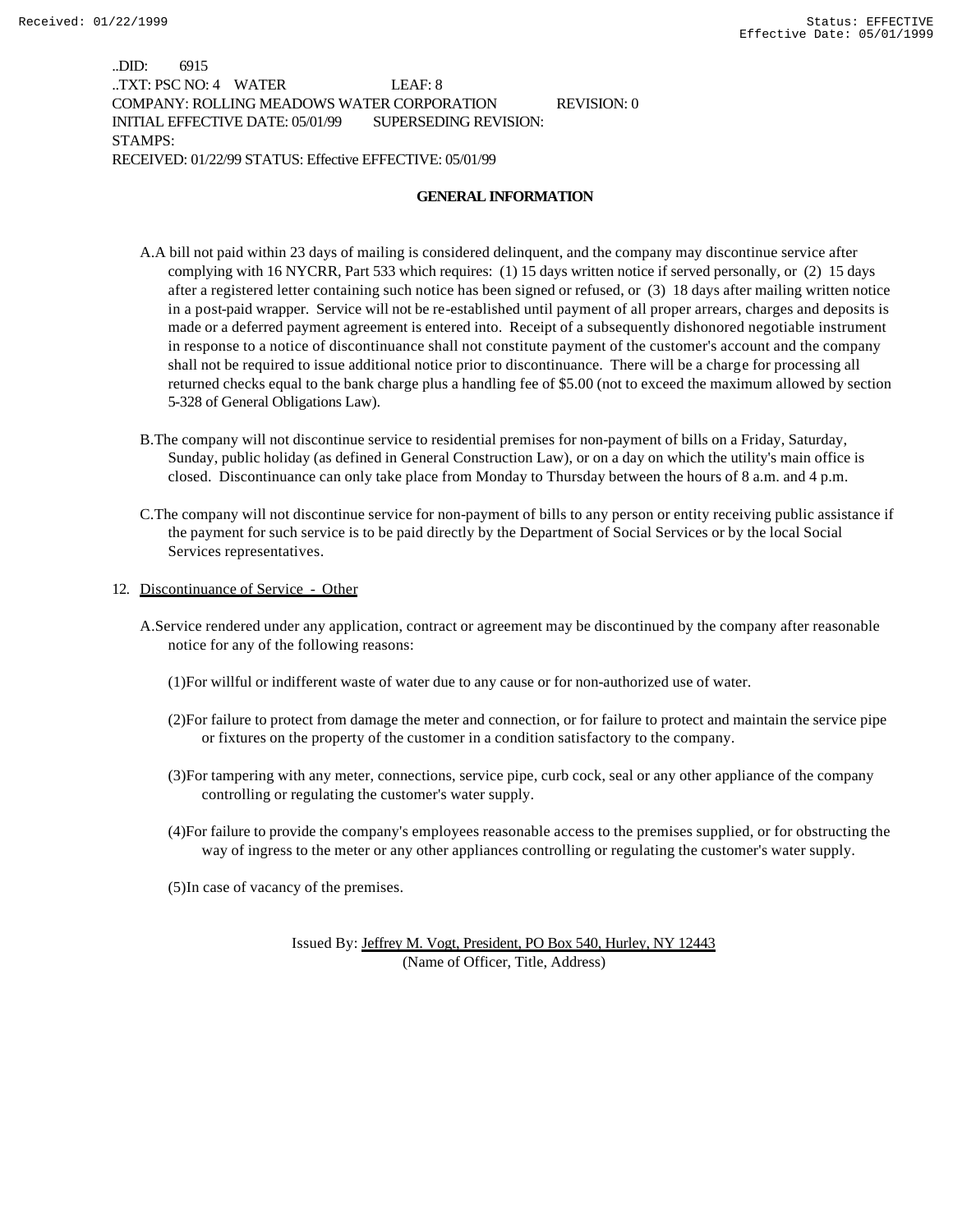..DID: 6916 ..TXT: PSC NO: 4 WATER LEAF: 9 COMPANY: ROLLING MEADOWS WATER CORPORATION REVISION: 0 INITIAL EFFECTIVE DATE: 05/01/99 SUPERSEDING REVISION: STAMPS: RECEIVED: 01/22/99 STATUS: Effective EFFECTIVE: 05/01/99

#### **GENERAL INFORMATION**

(6)For cross connections.

(7)For submetering or reselling water.

(8)For non-compliance with water usage restrictions.

- (9)For violation of any rule or regulation of the company as filed with the Public Service Commission, provided such violation affects the reliability or integrity of the water system.
- B.Written notice of discontinuance of service shall contain the information required by 16 NYCRR Section 533.3 and will be given except in those instances where a public health hazard exists.
- C.The company may, at any time, temporarily discontinue water service in case of accident, or for the purpose of making connections, alterations, repairs, changes, etc.
- D.Except as stated in the preceding paragraph, or in the case of a violation that threatens the integrity of the water system, the company shall not discontinue service to any customer on a Friday, Saturday, Sunday, Public Holiday or on a day when the company is not open for business. Public Holiday shall refer to those holidays defined in the General Construction Law.

#### 13.Discontinuance of Residential Service - Special Procedures

 If termination of service would result in serious impairment to health and safety, the company must delay the termination of service or, if service has already been terminated, must restore service, for thirty days under the following conditions:

- A. all occupants are either blind, disabled, 62 years of age or older or 18 years of age or under;
- B. a medical emergency exists; or
- C. if heating would be affected between November 1 and April 1.

 It is the customer's responsibility to notify the company that such conditions exist and to provide any required documentation. The company may require that the customer make appropriate arrangements to pay any arrears as well as pay current bills.

#### 14. Deferred Payment Agreements

 In addition to those circumstances in Section 13, the company will consider granting customers reasonable payment terms in cases where a customer is threatened with termination of service, or where the company has issued a backbill to a customer. Any such agreement may require the customer to make a reasonable down payment, and to pay current bills when issued.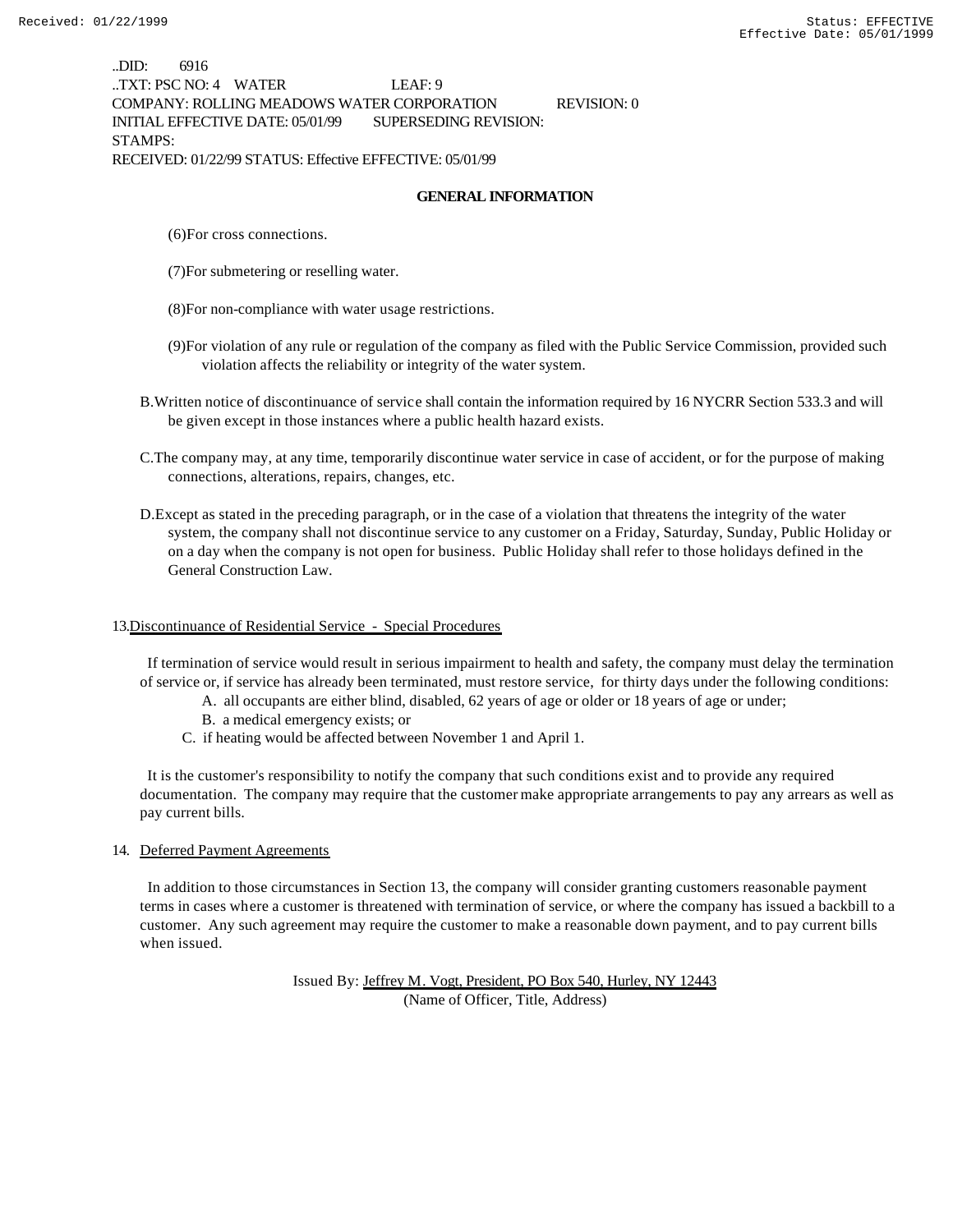#### **PSC NO: 4 – WATER LEAF NO: 10 COMPANY: ROLLING MEADOWS WATER CORPORATION REVISION: 1 Initial Effective Date: September 1, 2006 SUPERSEDING REVISION: 0**

#### **GENERAL INFORMATION**

#### 15. Complaint Handling Procedures

- A. The company will promptly investigate and evaluate all complaints received from customers regarding bills for service rendered or required deposits. The results of the company's findings will be reported to the customer. During the period of investigation and evaluation, service will not be discontinued, nor shall a new notice of termination be issued, provided, however, that the customer will be required to pay the undisputed portion of any balance due, which may include for current usage.
- B. After the completion of such an investigation, if the company determines that the disputed service has been rendered, or that the disputed charge or deposit is proper in whole or in part, the company may require that the full bill or deposit be paid. Appropriate notices of the determination shall be given to the customer, and where notice of discontinuance of service was previously sent, or is served with the determination, such notice shall include a statement advising the customer of the availability of the Commission's complaint handling procedures, including the address and telephone number of the Department's Consumer Services Division. Where prior notice of discontinuance was sent, company procedure provides for discontinuance of service if customer fails to pay the proper amount due and owing within 5 days after notice of the company determination was served personally on the customer or at least 8 days after mailing of the notice. Under no circumstances will discontinuance of service occur if so precluded by the Commission.
- C. In situations where the complaint procedures of the Commission have been invoked and it is determined that the disputed service has been rendered or that the disputed charge or deposit is proper and prior notice of discontinuance was sent, a customer's service will not be discontinued for failure to pay the amount found due and owing until at least 5 days after notice of the Commission's determination, where personal service is made, or at least 8 days after mailing of such a notice.

#### 16. Restoration of Service

A charge will be made to restore service after discontinuance at the customer's request, for non-payment or for violation of these rules.

This charge will be \$50.00 during normal business hours (8:00 a.m. to 4:00 p.m., Monday through Friday), \$70.00 outside of normal business hours Monday through Friday and \$100.00 on weekends or public holidays. The holidays for which the \$100.00 charge will apply are as follows:

New Year's Day Labor Day Dr. Martin Luther King, Jr. Day Columbus Day Lincoln's Birthday Veteran's Day Washington's Birthday Thanksgiving Day Memorial Day Christmas Day Independence Day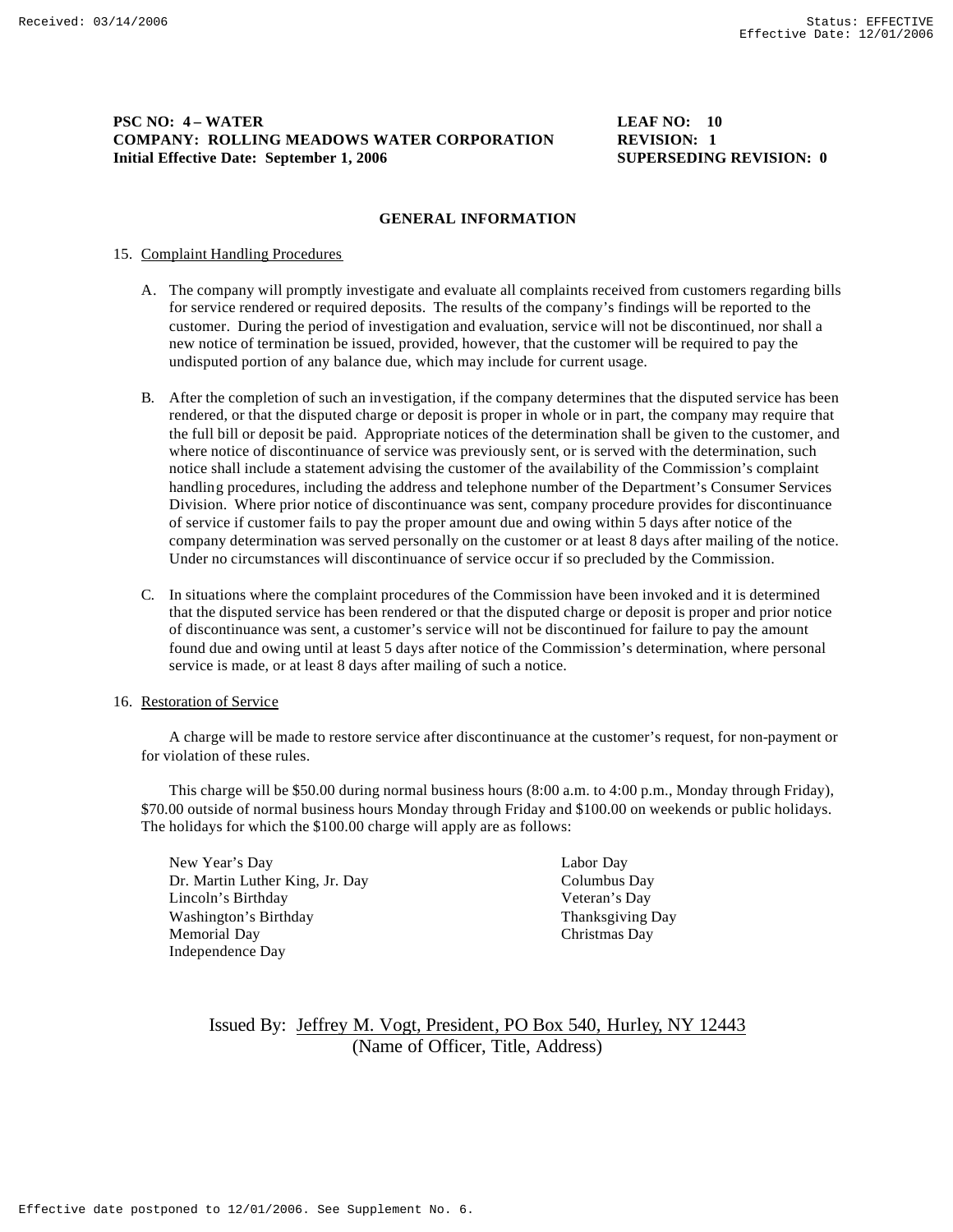# ..DID: 6918 ..TXT: PSC NO: 4 WATER LEAF: 11 COMPANY: ROLLING MEADOWS WATER CORPORATION REVISION: 0 INITIAL EFFECTIVE DATE: 05/01/99 SUPERSEDING REVISION: STAMPS: RECEIVED: 01/22/99 STATUS: Effective EFFECTIVE: 05/01/99

# **GENERAL INFORMATION**

In a case where service is being restored after discontinuance for non-payment, the company may require full payment of all arrears as well as the restoration of service charge. If the company and the customer have entered into some form of payment agreement, the agreed upon down payment may be required before service will be restored.

If it becomes necessary to disconnect service at the main because of willful acts of a customer, the service restoration charge will include the actual costs incurred by the company to disconnect and reconnect the service.

### 17. **Interest on Customer Overpayments**

The company will provide interest on a customer overpayment as follows:

- A. A customer overpayment is defined as payment by the customer to the company in excess of the correct charge for water service supplied to the customer which was caused by erroneous billing by the utility.
- B. The rate of interest on such amounts shall be the greater of the unadjusted customer deposit rate or the applicable late payment rate, if any, for the service classification under which the customer was billed. Interest shall be paid from the date when the customer overpayment was made, adjusted for any changes in the deposit rate or late payment rate, and compounded monthly, until the date when the overpayment was refunded.
- C. The company will not pay interest on customer overpayments that are refunded within 30 days after such overpayment is received by the company.

## 18. Regulation

 All matters, rules and other situations concerning the rendering of water service which are not specifically covered herein or in a provision of the New York State Codes, Rules and Regulations and which are subject to the jurisdiction of the Public Service Commission, and for which a customer and the company cannot agree as to an equitable and fair solution will be referred to said Commission to be resolved. Either the customer or the company may request that a rule or provision of this tariff be changed for a particular situation.